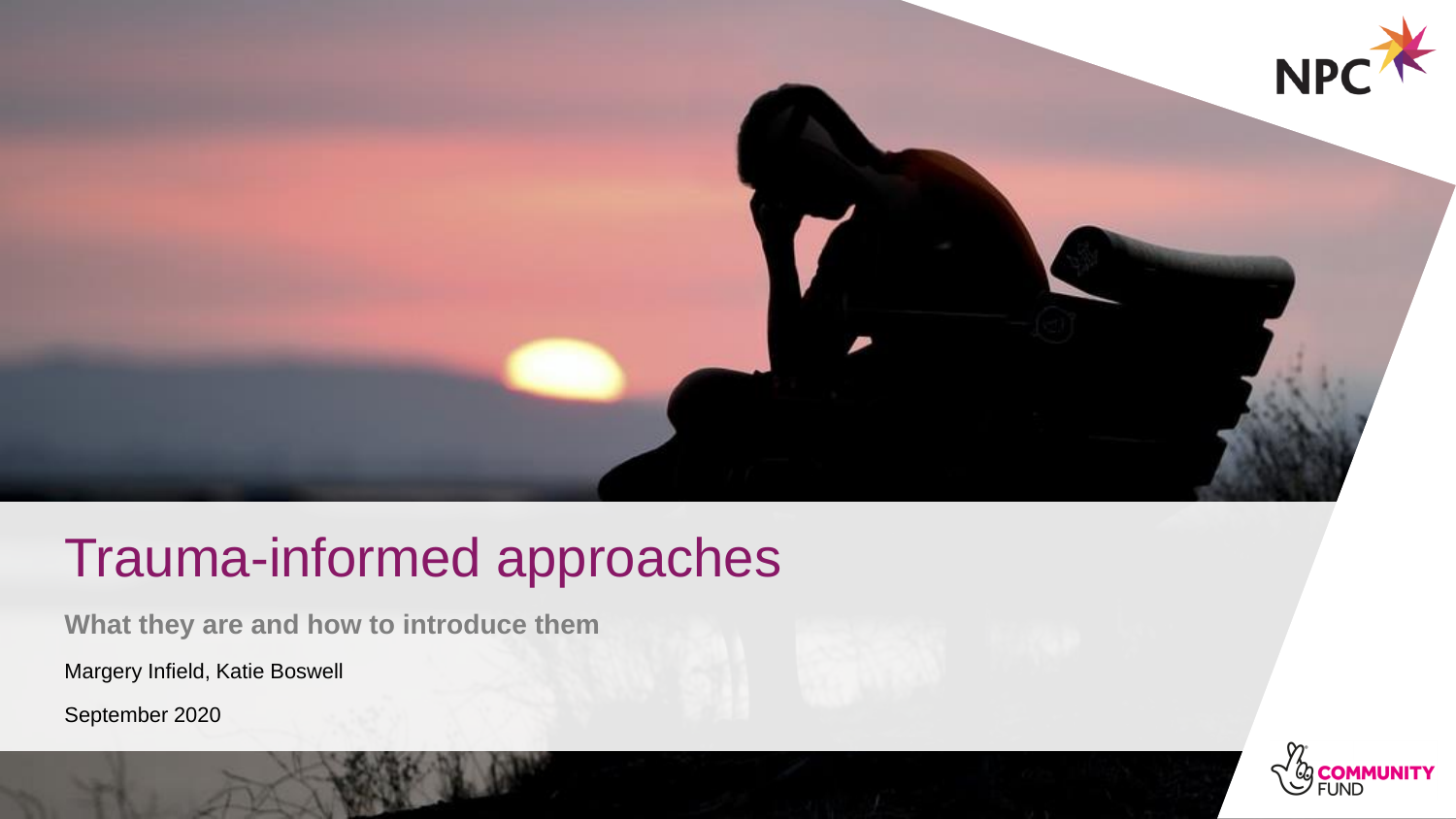### **Understanding the context**

At the most basic level, 'trauma-informed approaches' are ways of supporting people that recognise specific needs they may have as a result of past or ongoing trauma. Trauma can arise from many places, so it is difficult to estimate how many people in Britain are living with its lasting effects. What we do know is that at least one in ten of us will have had four or more traumatic experiences as children.

**This short guide is written for charity leaders to help you to understand what trauma-informed approaches are, and how to introduce them into your service.**

#### **Key terms**

**Trauma:** Severe psychological distress caused by deeply frightening or stressful experiences in someone's life. Trauma can be triggered by singular events (called acute trauma) such as witnessing the death of a parent, or from prolonged and repeated traumatic experiences (called chronic trauma) such as neglect, exposure to domestic violence, or repeated sexual abuse.

**Adverse childhood experiences (ACEs):** A term used to describe traumatic experiences in childhood.

**Multiple disadvantage:** A complex combination of problems faced by an individual, which may include homelessness, substance use, contact with the criminal justice system and mental ill-health.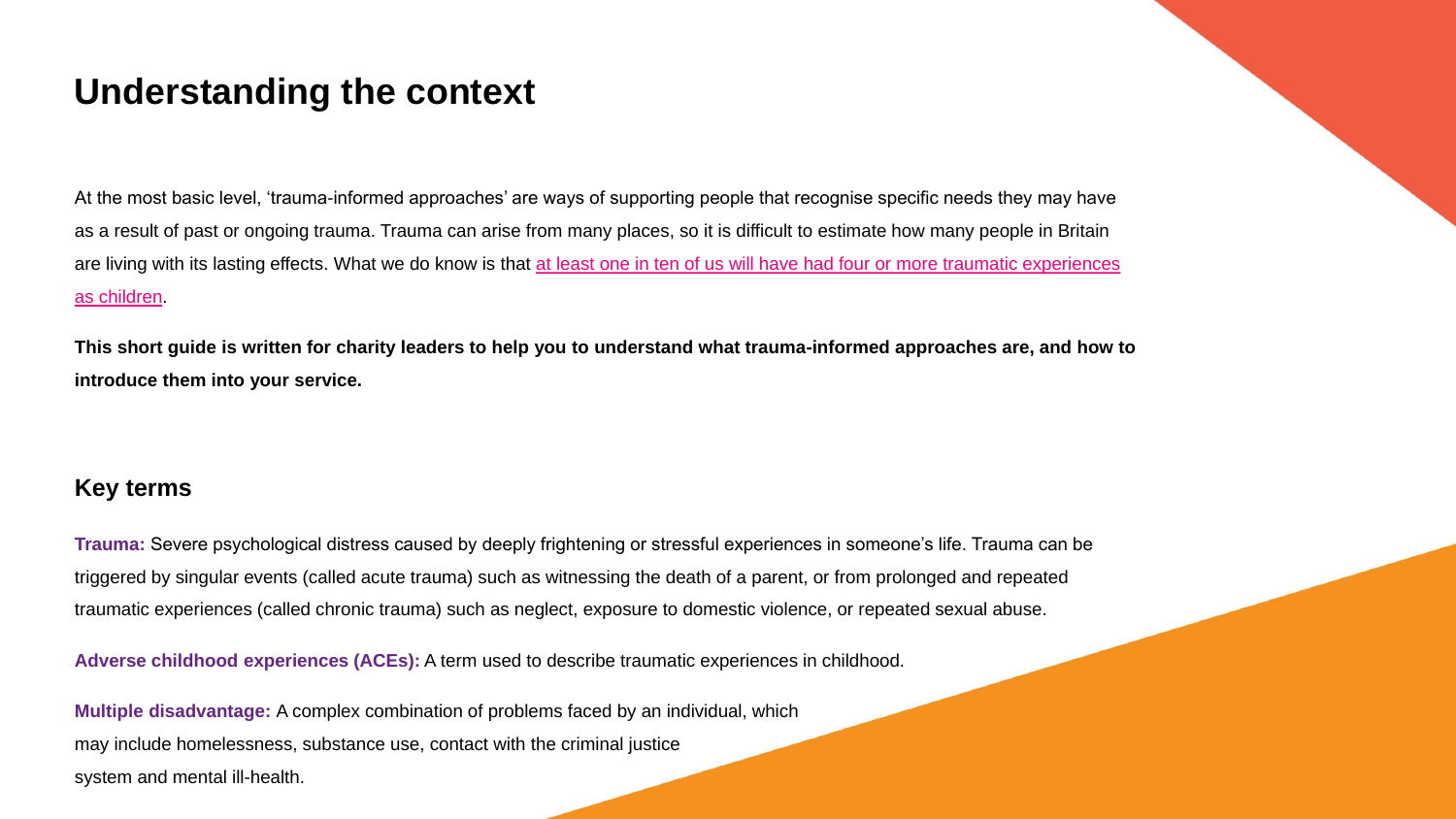# **Why is trauma relevant to how charities deliver services?**

Childhood trauma is linked to worse outcomes in later life. A recent [rapid evidence review](https://www.eif.org.uk/files/pdf/adverse-childhood-experiences-report.pdf) from the Early Intervention Foundation found that people who experienced four or more adverse childhood experiences (one in ten of everyone in Britain) had:

- a very strong likelihood of problematic drug use and violent behaviour; and
- a strongly increased likelihood of poor mental health, problematic alcohol use and sexual risk-taking.

Meanwhile, Lankelly Chase's [Hard Edges](https://lankellychase.org.uk/wp-content/uploads/2015/07/Hard-Edges-Mapping-SMD-2015.pdf) report suggests that 85% of people facing multiple disadvantage as adults experienced trauma as children.

Charities who help people facing these issues (such as mental health, drug and offender support services) are therefore likely to have a disproportionate number of clients who have experience of trauma. Survivors of trauma may have specific needs that must be met to help them properly access and benefit from the services charities are offering. This relatively recent recognition has led to a renewed focus on 'trauma-informed approaches'.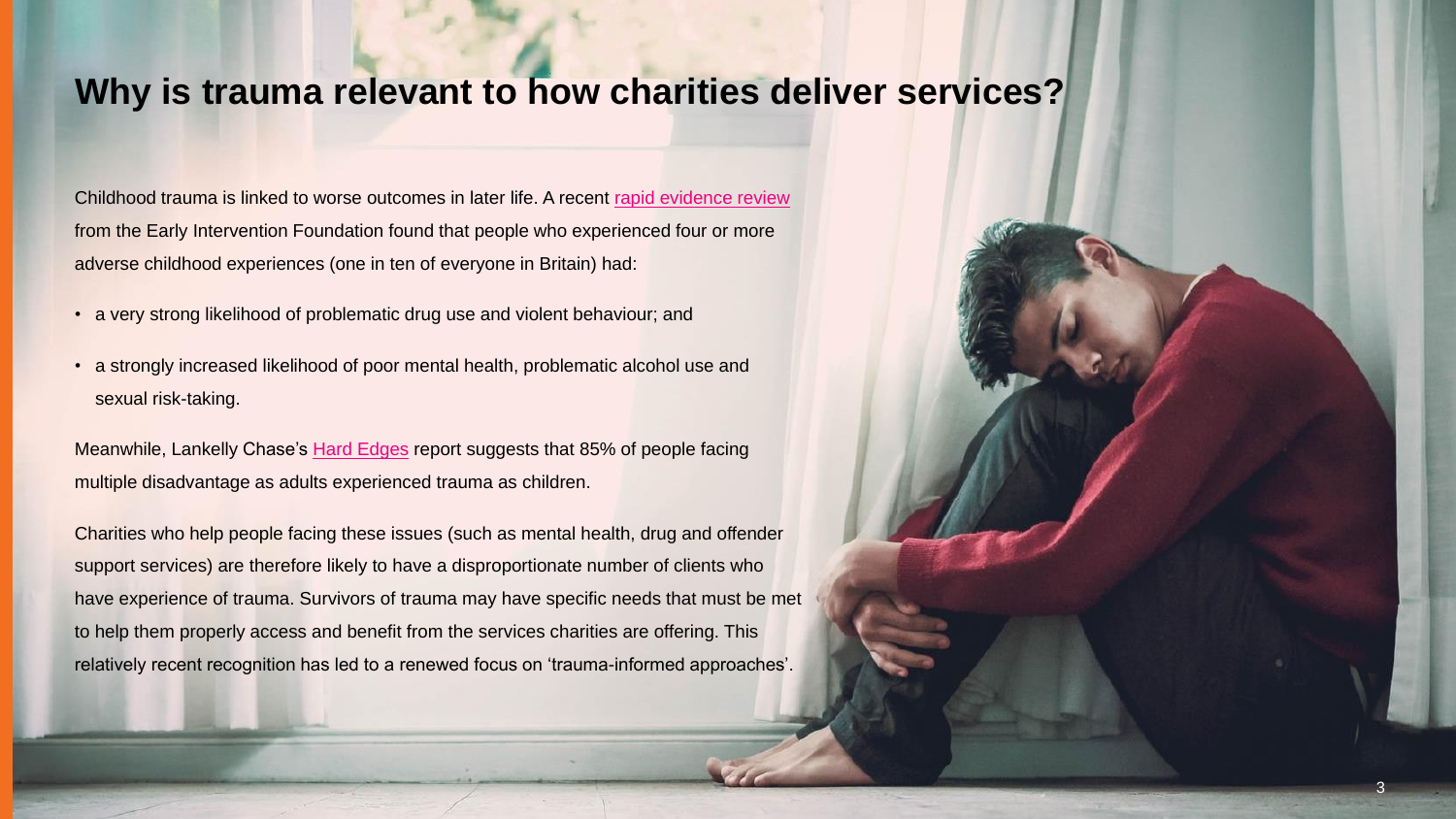# **What does it mean to follow a trauma-informed approach?**

It is difficult to define trauma-informed care. Providers whose services are described as 'trauma-informed' have different views about exactly what it entails. That said, the academic literature suggests some consistent principles which often underpin trauma-informed approaches. These principles do not define trauma-informed care, but they do help us to understand what it looks like.

Here we explore five principles for providing care in a trauma-informed way.

#### **1. Recognise and respond to trauma:**

It is vital that you understand the prevalence of trauma among the people you work with, and the impact this trauma may have had on them. Knowing this is the first step to tailoring your policies and procedures to better meet the needs of traumatised individuals, and to ensure your service does not inadvertently retraumatise someone.

For instance, requiring someone to continually repeat their life story to multiple practitioners could be distressing and a painful reminder of the past. You should think about how someone who has been traumatised experiences your services, and consider how to improve your processes to provide more sensitive care.

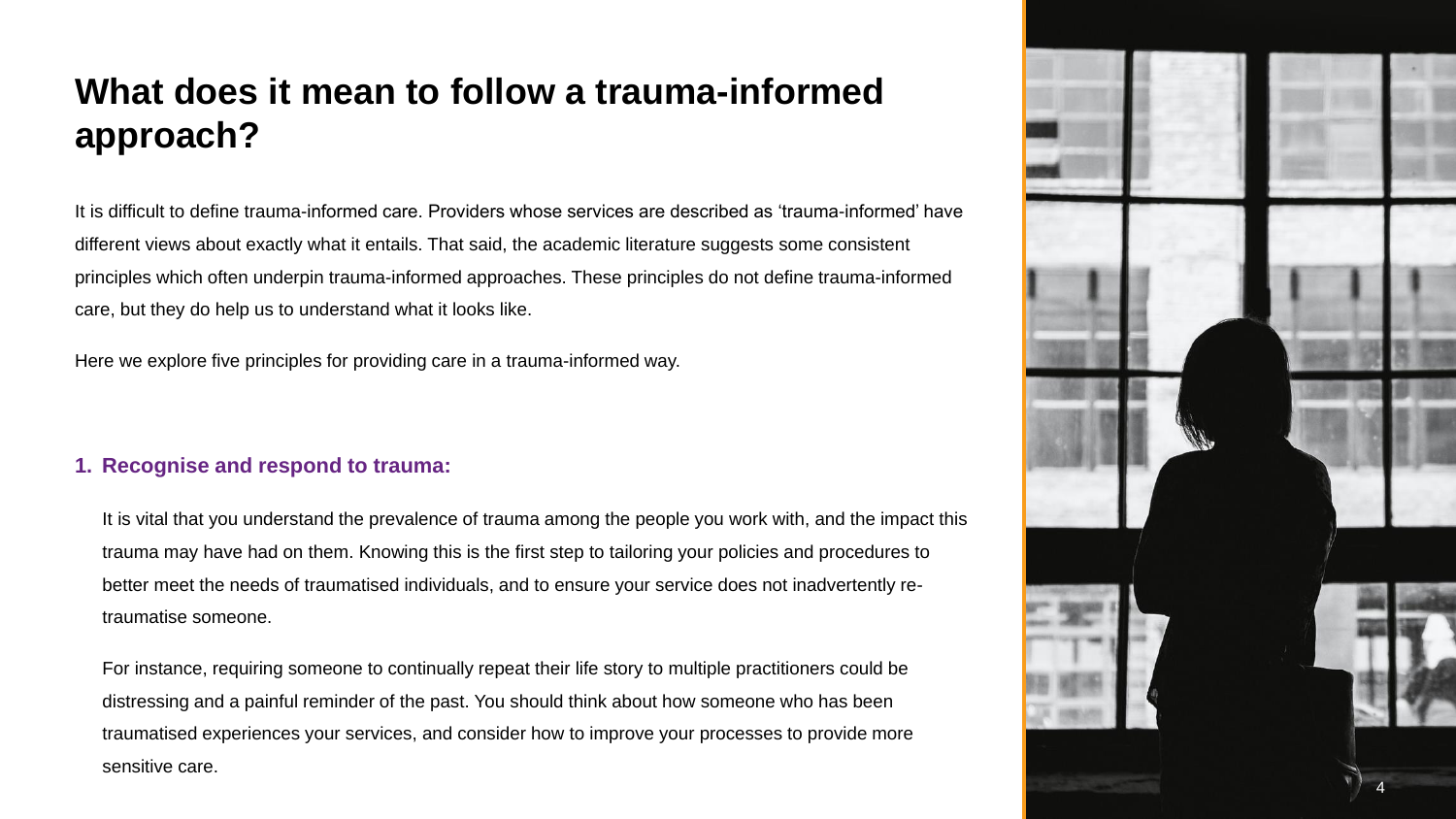# **What does it mean to follow a trauma-informed approach?**



People who have experienced trauma need to access services in an environment which does not exacerbate their trauma. You can help foster and sustain safe environments in your service by putting collaboration, choice and empowerment for service users at the heart.

For instance, people who have been victims of abuse—where they have been placed in a powerless position—must be aware of the choices they have over their care, and should be supported to make informed choices. Trauma-informed care purposefully avoids putting people in situations which remind them of previous trauma.

#### **3. Take a strengths-based view:**

The most successful services for people with experience of trauma build on what people are capable of doing to create positive possibilities, rather than 'doing things for them'. People who have experienced trauma are often asked by services 'what is wrong with you?' rather than 'what happened to you?'. This view fails to empower people to support their own recovery.

Everyone working in a trauma-informed service should understand the connection between someone's experiences and the difficulties they face, and apply this to how they perceive people they support.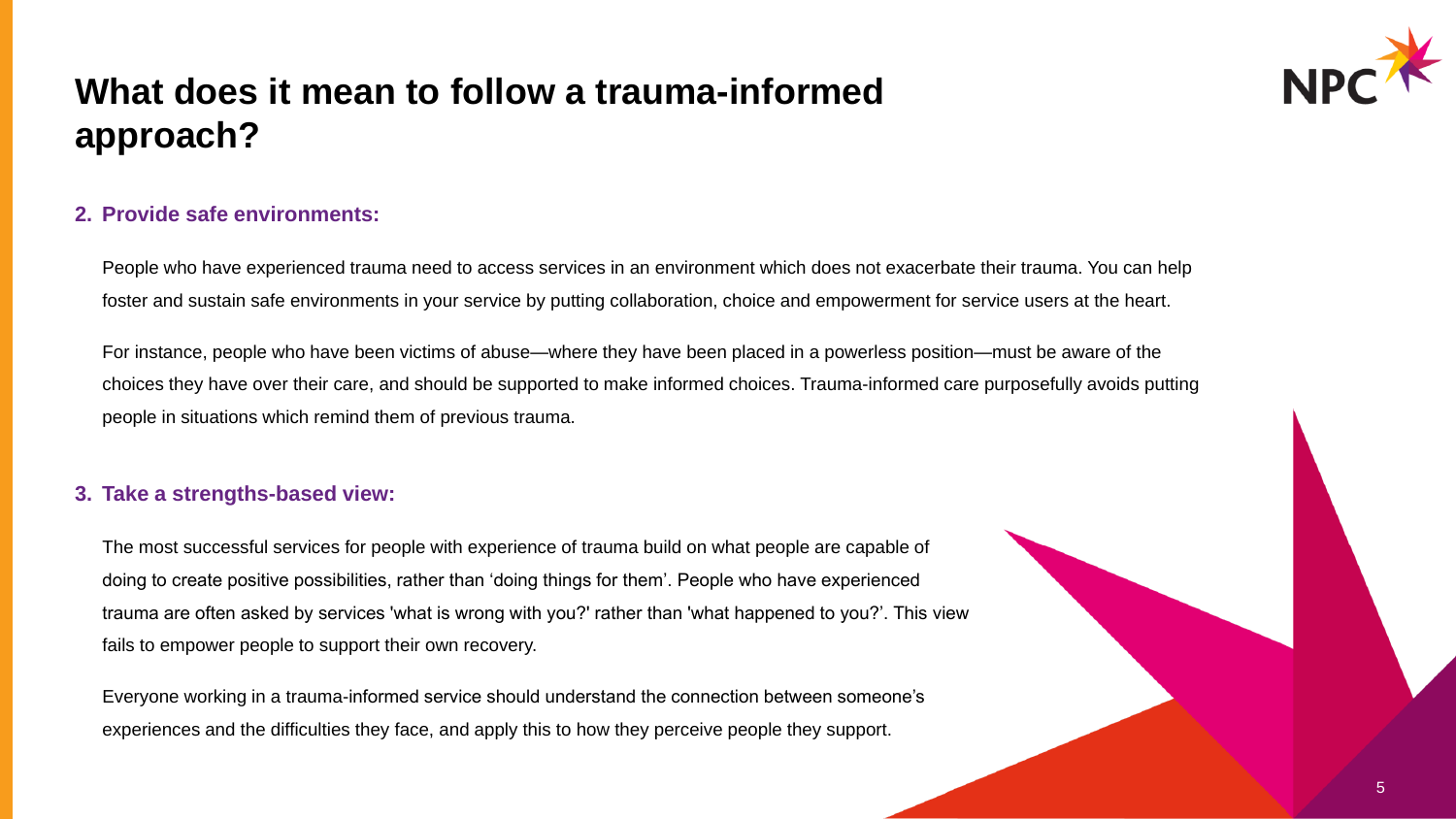# **What does it mean to follow a trauma-informed approach?**



#### **4. Build empowering relationships:**

Many traumatic experiences involve 'power over' abuses (i.e. where someone is abused by another person who is in a position of power over them). This can make it difficult for survivors of trauma to engage with services that are built on the professional having power over the service user (such as many mental health services). Power-based relationships between the professional and service user can trigger distress responses in survivors of trauma which undermines their recovery from abuse.

You can alleviate this risk by giving service users a say over how services are delivered, and focusing on building respectful, compassionate and trusting relationships between professionals and service users, so that the user is not in a position of powerlessness.

#### **5. Promote equality of access:**

At the heart of trauma-informed care is a recognition of the needs of each individual. People facing multiple disadvantage are not a uniform group; they are individuals with unique and diverse experiences.

Everyone deserves equal access to good quality treatment which takes account of the unique context of their life. Trauma-informed services do not exclude specific people because of things that have happened to them.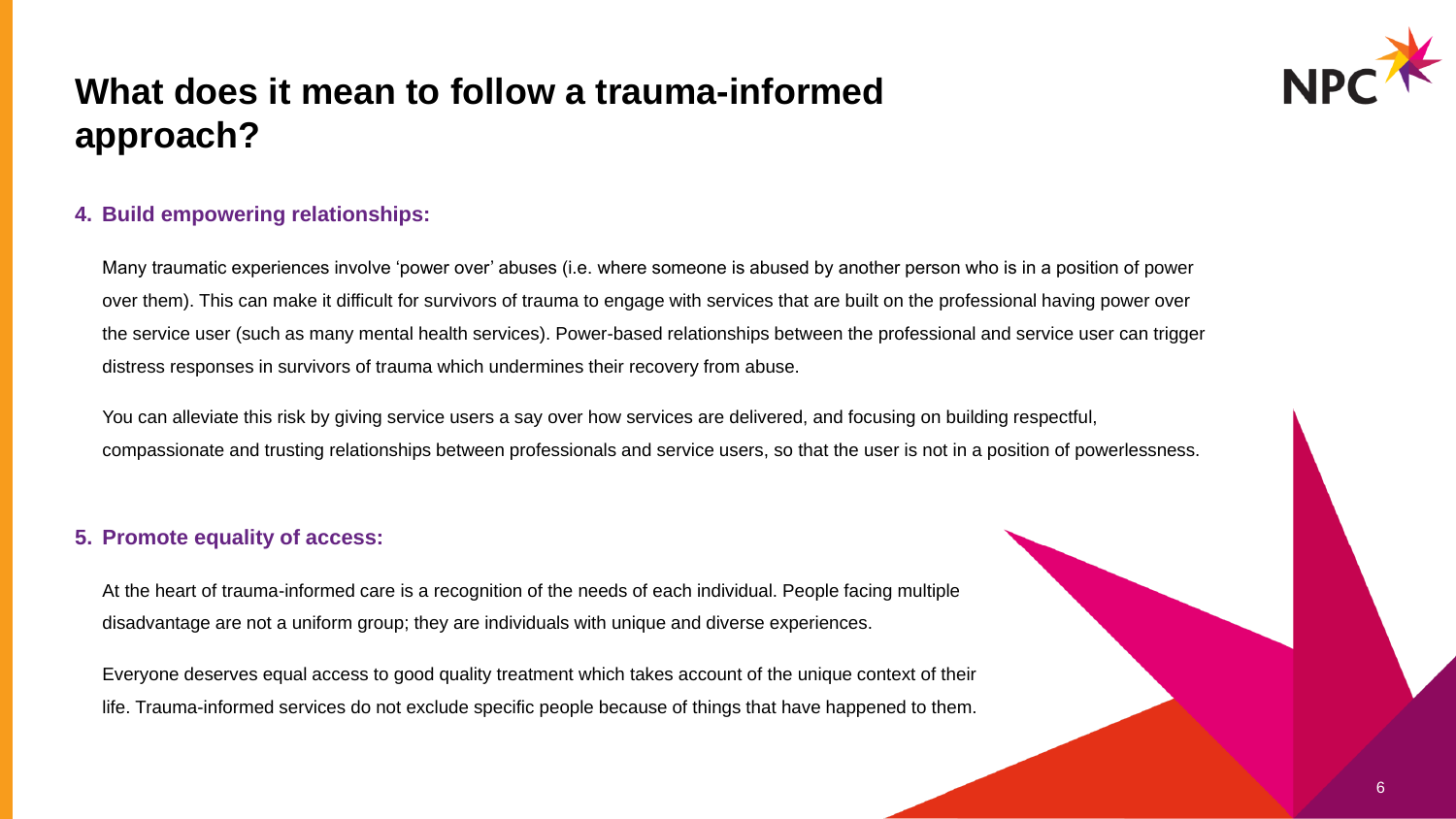## **How can we move to a trauma-informed approach?**



#### **1. A whole organisational approach:**

A shift to trauma-informed care cannot be done piecemeal. It has to apply to all aspects of your design and delivery, and be underpinned by a 'culture of thoughtfulness' across your organisation. As a leader, you need to provide committed and effective leadership to initiate and sustain such a significant operational and cultural change, supported by appropriate governance. Some organisations have had success in appointing 'trauma champions' tasked with the day-to-day delivery of trauma-informed services. Champions also serve as role models for their colleagues.

#### **2. Provide staff training, support and supervision:**

Your team should be trained to understand what providing trauma-informed care means, and why it is relevant to their work. For the move to trauma-informed approaches to be effective and valuable, staff have to want to work in a trauma-informed way because they believe it has value, not simply because policy obliges them to do so. This requires careful and meaningful training.

#### **3. Protect staff wellbeing:**

Since trauma-informed care requires staff to engage with people's traumatic experiences, it may cause them distress as well. You therefore need to promote a culture that supports staff wellbeing. This includes careful supervision and debriefing, ensuring no-one's workload is overwhelming, and leadership which fosters a culture of trust, so that staff can say when they are struggling to cope without fear of being penalised.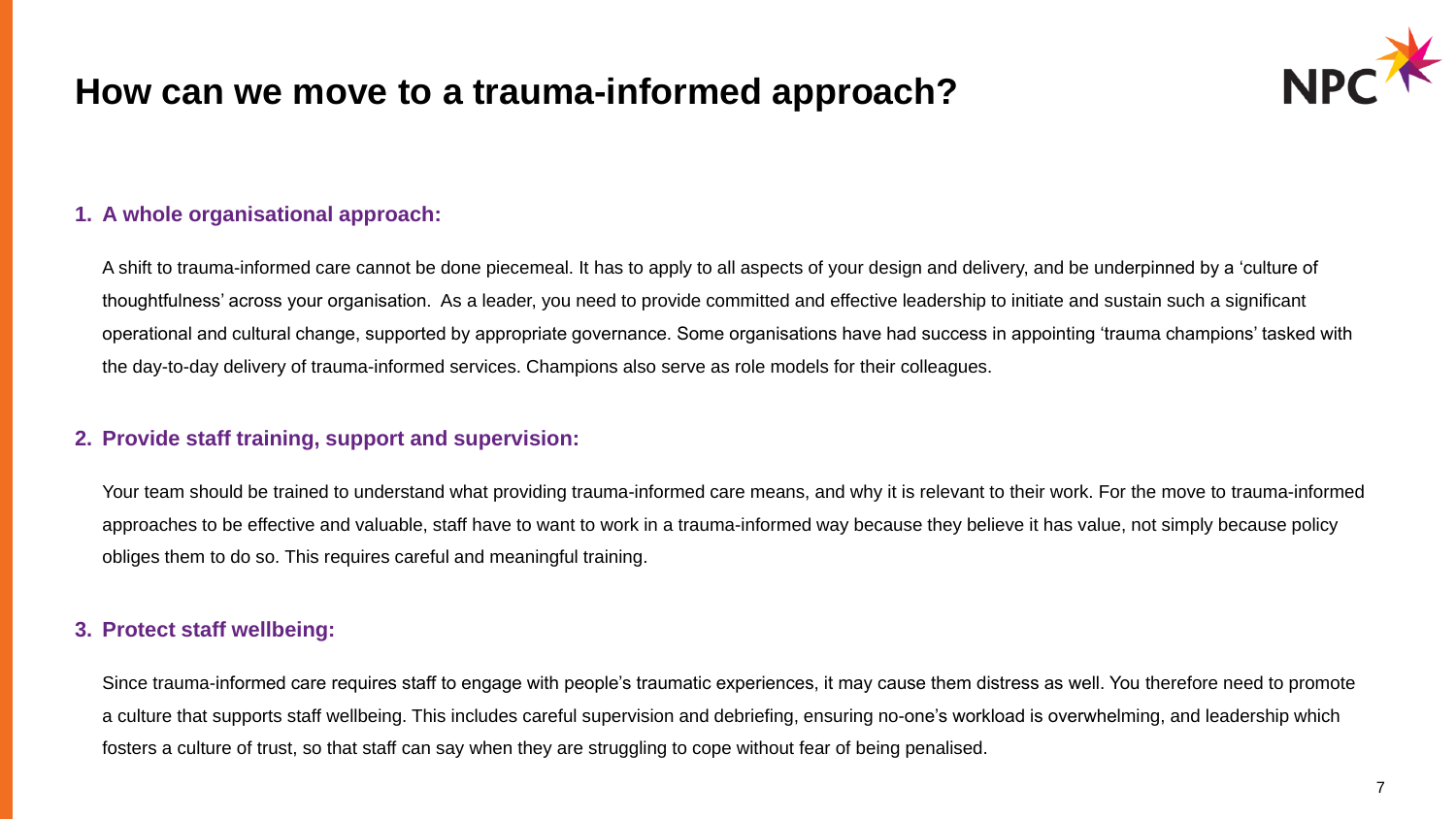### **Case study: St Basils**

St Basils is a charity providing housing and support to young people in the West Midlands who are homeless or at risk of homelessness. Since 2011, St Basils has developed into a 'Psychologically Informed Environment' (PIE), which uses psychological theories to inform practice, including trauma-informed principles. PIE provides a flexible but explicit framework that helps staff understand the experiences of homeless young people and gives them psychological 'tools' to work effectively. Working with an in-house Clinical Psychologist, staff receive a programme of on-going training, reflective practice sessions and staff support.

Staff develop reflection skills in order to build collaborative, compassionate relationships, avoid re-traumatisation, and mentor young people to achieve their personal goals. Developing young people's confidence and resilience empowers them to overcome challenges in their lives from previous trauma so they can make a sustained change. St Basils' evaluation suggests that the quality of relationships between staff and young people impacts outcomes, because overcoming any history of adversity and abandonment requires consistent and stable contact between staff and young people. A trusting relationship like this must be nurtured with time and attention, which has practical implications for both staff workload and the length of time young people stay at St Basils.



St Basils Psychologically Informed Environments

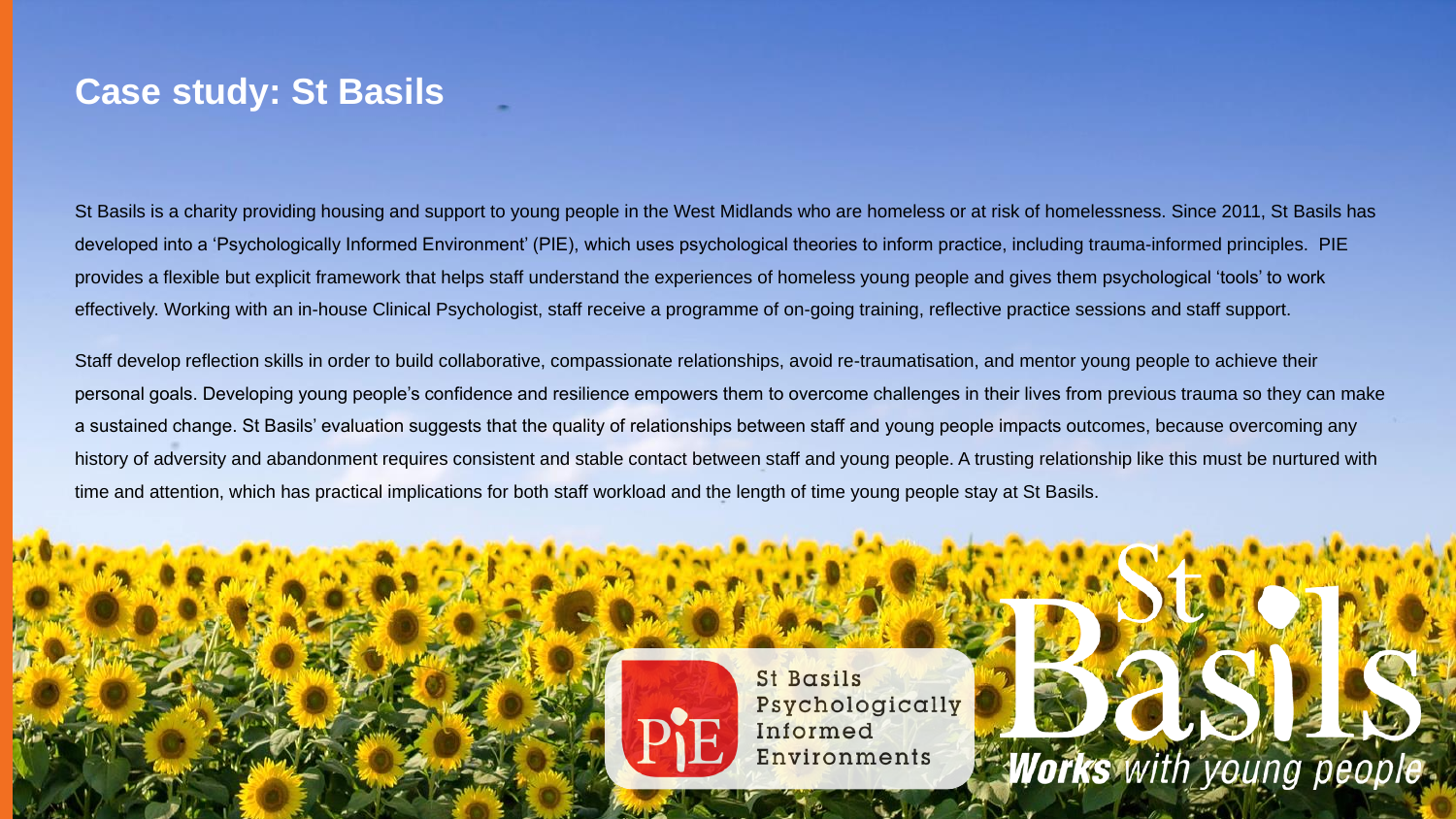### **Further reading and resources**

Lankelly Chase's report [Hard Edges: Mapping Severe and Multiple Disadvantage in England](https://lankellychase.org.uk/wp-content/uploads/2015/07/Hard-Edges-Mapping-SMD-2015.pdf) may help you to understand the relationship between childhood trauma and experiencing multiple disadvantage later in life.

[A paradigm shift: relationships in trauma-informed mental health services](https://www.ncbi.nlm.nih.gov/pmc/articles/PMC6088388/) provides advice on how to ask service users about their previous trauma in a sensitive and respectful way (see Box 6).

Mental Health Foundation's report on [Providing effective trauma-informed care for women](https://www.mentalhealth.org.uk/sites/default/files/Engaging_With_Complexity..pdf) includes a service directory of organisations who may be interested in sharing insights from their trauma-informed work.

**This guide was produced by charity think tank and consultancy New Philanthropy Capital, and is based on a literature review by the Centre for Regional Economic and Social Research (CRESR) for Fulfilling Lives Lambeth, Southwark and Lewisham, [Understanding models of support for people facing disadvantage.](https://www4.shu.ac.uk/research/cresr/sites/shu.ac.uk/files/understanding-models-support-multiple-disadvantage-literature-review.pdf)**

**Follow NPC's work at [thinkNPC.org a](https://www.thinknpc.org/)nd by signing up to our newsletter.**